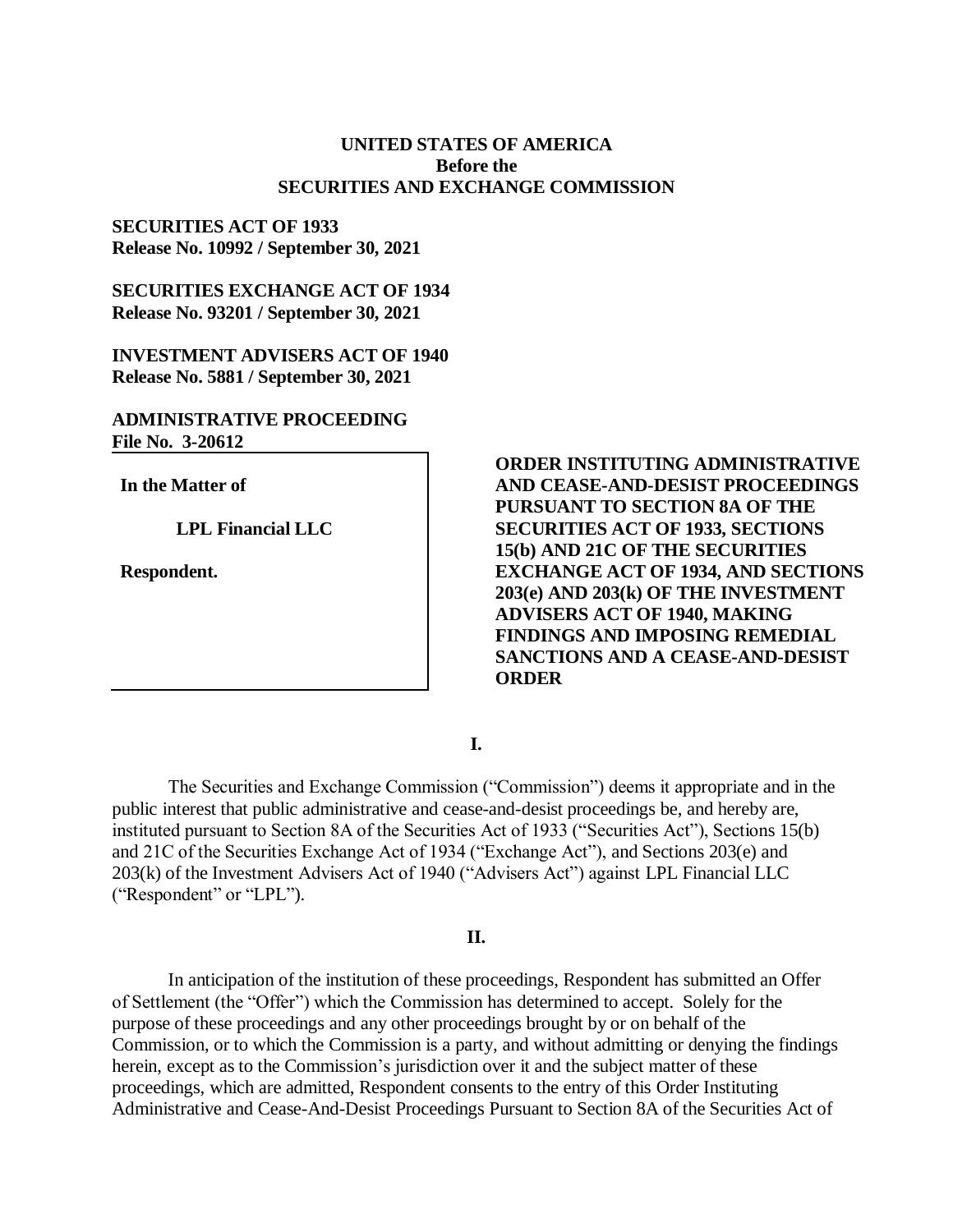1933, Sections 15(b) and 21C of the Securities Exchange Act of 1934, and Sections 203(e) and 203(k) of the Investment Advisers Act of 1940, Making Findings and Imposing Remedial Sanctions and a Cease-and-Desist Order ("Order"), as set forth below.

#### **III.**

On the basis of this Order and Respondent's Offer, the Commission finds<sup>1</sup> that:

#### **Summary**

These proceedings arise out of Respondent's failure to verify and respond to conflicting information when it opened a customer account and processed wire transfers at the request of Eugenio Garcia Jimenez, Jr. ("Garcia"). As alleged in the Commission's December 1, 2020 complaint against Garcia, he acted as an unregistered investment adviser and misappropriated \$7.1 million of taxpayer funds from the Municipio Autónomo de Mayagüez, Puerto Rico ("The City") over the course of seven months in 2016. The City entrusted Garcia to provide advice and carry out his promised strategy to invest \$9 million of City funds such that they had principal protection and 8-10% returns.

After misappropriating \$4.1 million of the City's funds through an account at Brokerage Firm 1, Garcia approached LPL in April 2016 to open an investment account. During its review before opening the account, LPL failed to comply with its Customer Identification Program procedures and, despite various individuals in different departments questioning the account's beneficial ownership, source of funds, and reason for transfer from the Brokerage Firm 1, Garcia opened an account controlled by him at LPL in June 2016. LPL subsequently processed wire transfers that Garcia requested. In the less than one month before LPL froze (and later liquidated) the account, Garcia was able to misappropriate an additional \$3.1 million of City funds.

Through certain failures, LPL was a cause of Garcia's violations of Securities Act Sections 17(a)(2) and (3) and Advisers Act Section 206(2), which prohibit fraudulent conduct in the offer or sale of securities and upon any client or prospective investment advisory client. Further, LPL willfully<sup>2</sup> violated Exchange Act Section  $17(a)$  and Rule 17a-8 thereunder, which require broker-dealers to comply with reporting, record keeping and record retention

 $\overline{a}$ 

<sup>&</sup>lt;sup>1</sup> The findings herein are made pursuant to Respondent's Offer of Settlement and are not binding on any other person or entity in this or any other proceeding.

<sup>2</sup> "Willfully," for purposes of imposing relief under Section 15(b) of the Exchange Act and Section 203(e) of the Advisers Act "'means no more than that the person charged with the duty knows what he is doing.'" *Wonsover v. SEC*, 205 F.3d 408, 414 (D.C. Cir. 2000) (quoting *Hughes v. SEC*, 174 F.2d 969, 977 (D.C. Cir. 1949)). There is no requirement that the actor "also be aware that he is violating one of the Rules or Acts." *Tager v. SEC*, 344 F.2d 5, 8 (2d Cir. 1965). The decision in *The Robare Group, Ltd. v. SEC*, which construed the term "willfully" for purposes of a differently structured statutory provision, does not alter that standard. 922 F.3d 468, 478-79 (D.C. Cir. 2019) (setting forth the showing required to establish that a person has "willfully omit[ted]" material information from a required disclosure in violation of Section 207 of the Advisers Act).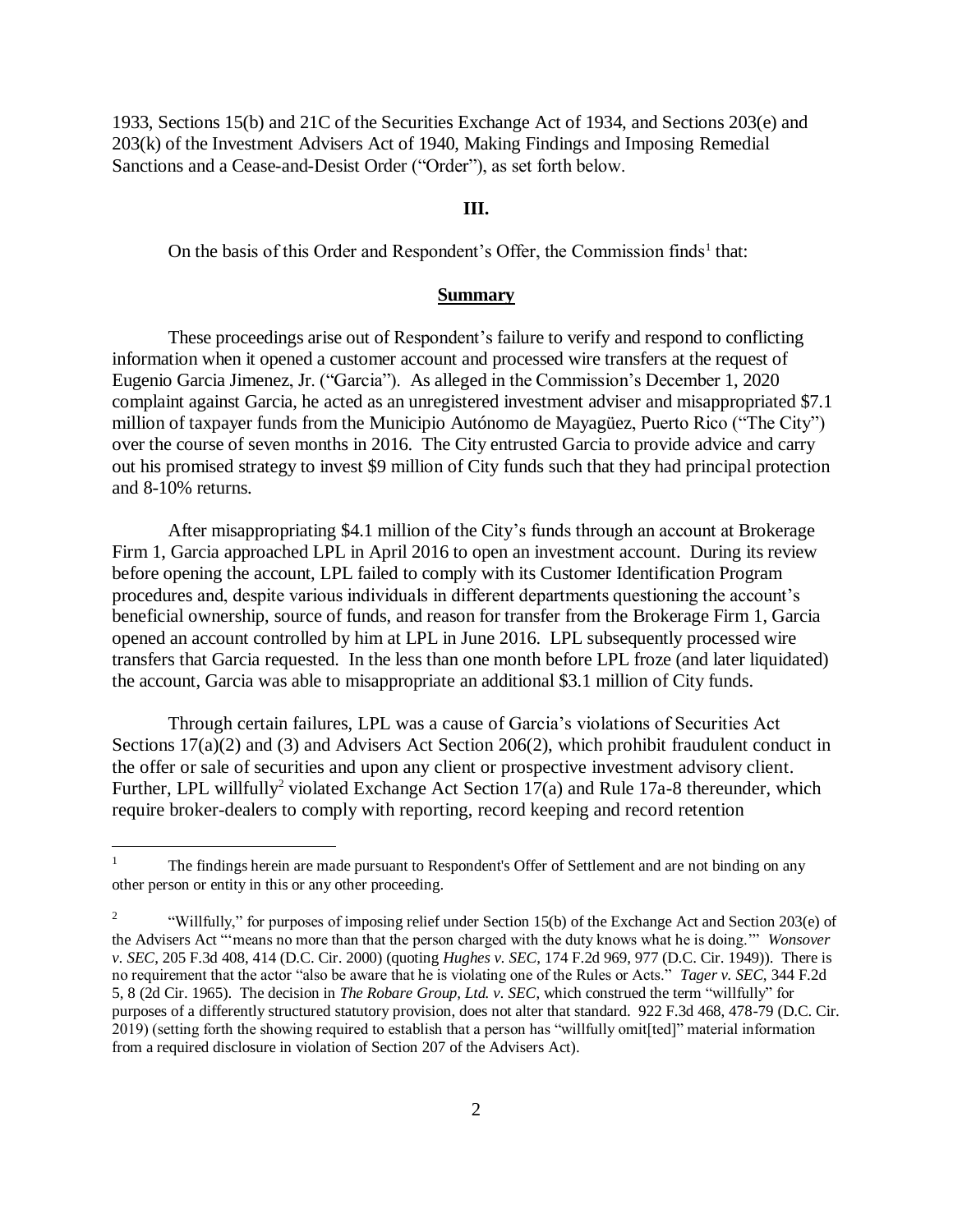requirements in regulations implemented under the Bank Secrecy Act,<sup>3</sup> including the customer identification program rule (31 C.F.R. § 1023.22, the "CIP Rule").

# **Respondent**

1. LPL is a California Limited Liability Company headquartered in Fort Mill, South Carolina, and has been dually registered with the Commission as a broker-dealer and an investment adviser since August 1975.

# **Other Relevant Individuals and Entities**

2. Garcia, age 48, is a resident of Orlando, Florida. Garcia is the "Chief Executive Officer and Investment Advisor" of Eugenio Garcia Jr. & Associates LLC, a consulting firm that holds itself out as a company that assists municipal governments in facilitating investment in public development, establishing business relationships with potential investors, and "pursu[ing] capital endeavors and carry[ing] out business endeavors." Neither Garcia nor his firm has ever been registered with the Commission in any capacity. On December 1, 2020, the Commission filed a complaint in federal court against Garcia alleging violations for defrauding the City. *See SEC v. Eugenio Garcia Jimenez, Jr.*, Case No. 3:20-cv-01682, (D.P.R.) Dkt. Entry 1 (Lit. Rel. No. 24975, December 2, 2020).

3. The City is a municipality located in the western part of the Commonwealth of Puerto Rico including a city center and outlying environs. The City has an estimated population of 71,000 (as of the 2020 census) with a median household income (in 2019 dollars) of \$14,236.

4. Mayaguez Economic Development, Inc. ("MEDI") is an active "for profit" Puerto Rico Municipal Enterprise incorporated on April 11, 2014. The City created MEDI for the general purpose of generating economic investment and development. MEDI's board of directors consists of City officials, including the Mayor and Finance Director. MEDI is not registered with the Commission in any capacity.

5. Mayaguez Economic Development Financial Strategies, Inc. ("MEDI FS") was a for profit Puerto Rico Municipal Enterprise incorporated on December 26, 2014, with its place of business in Mayagüez, Puerto Rico. Public records show that Garcia was the incorporator and sole director and officer of the company and that MEDI FS's registration with Puerto Rico's Secretary of State was terminated on December 31, 2019. MEDI FS was not registered with the Commission in any capacity.

# **Garcia's Fraudulent Scheme**

 $\overline{a}$ 

<sup>3</sup> Currency and Foreign Transactions Reporting Act of 1970, as amended by the USA PATRIOT Act and other legislation (commonly referred to as the Bank Secrecy Act), 12 U.S.C. § 1829b, 12 U.S.C. §§ 1951- 1959, and 31 U.S.C. §§ 5311–5314 and 5316–5332.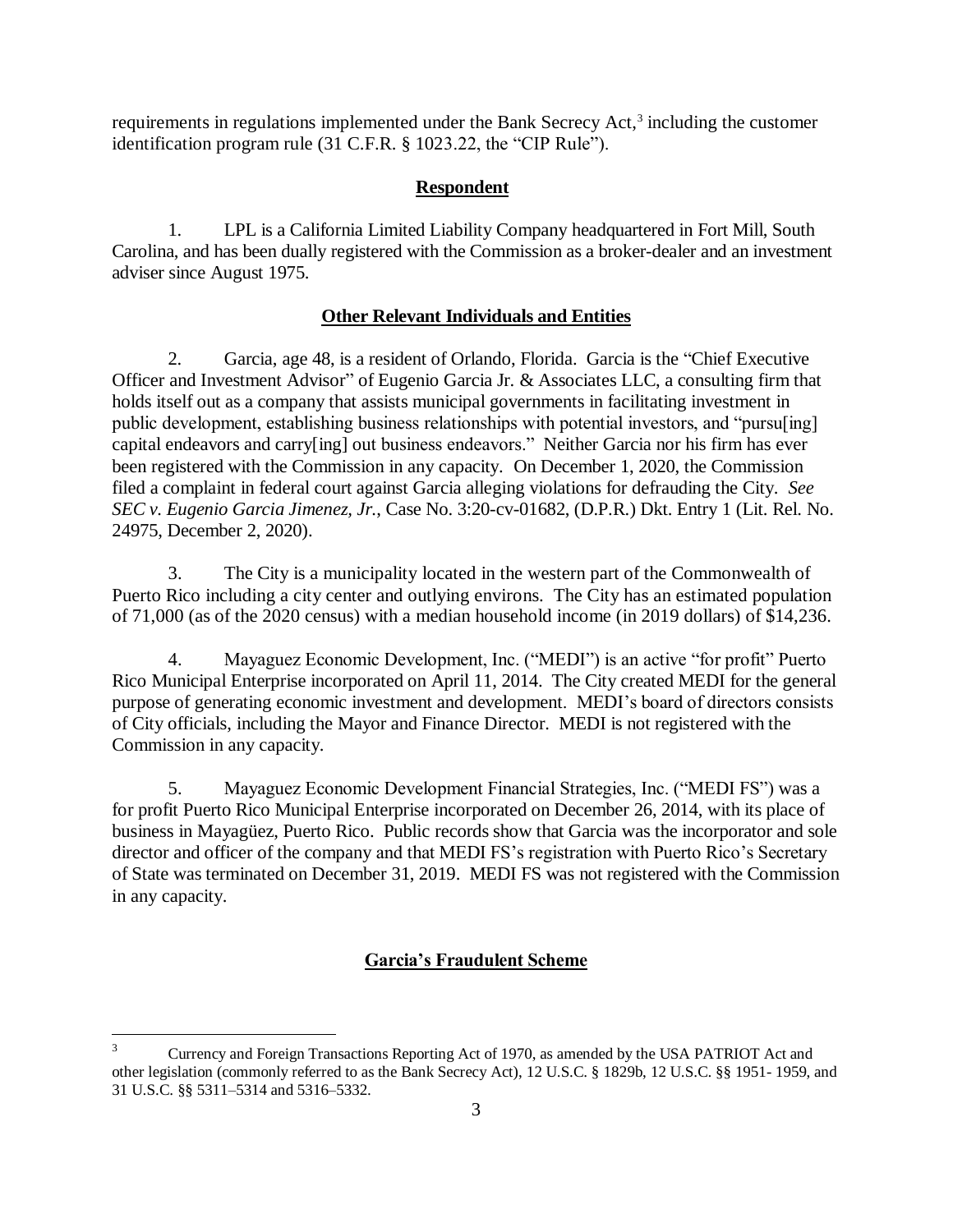6. As alleged in the Commission's complaint against Garcia, from at least 2016 through 2018, Garcia, acting as an investment adviser to his advisory client, the City, engaged in a fraudulent scheme involving the misappropriation of approximately \$7.1 million of taxpayer funds. In early 2016, Garcia presented a plan to the City to invest approximately \$9 million in unused City funds for two years promising a return of 8-10% annually with no risk to principal. However, over the course of six months, Garcia fully leveraged the City's \$9 million investment at two successive broker-dealers, resulting in a margin call and closure of the brokerage accounts.

7. Instead of executing an investment strategy designed to generate the promised returns, Garcia opened an investment account under his control, but in the name of MEDI, at a Santa Barbara County, California branch office of Brokerage Firm 1 and purchased \$9 million in U.S. Treasuries notes ("Treasuries"). Garcia then entered into a margin agreement using the Treasuries in the MEDI account as collateral. From March 31, 2016 through April 20, 2016, using margin loans, Garcia requested a series of wire transfers through which he misappropriated \$4.1 million of the City's funds while at Brokerage Firm 1.

8. In late April 2016, the Brokerage Firm 1's personnel questioned the account's wire activity and investment strategy noting MEDI's account was losing money because the funds borrowed on margin and transferred out were subject to a higher interest rate than the rate of return earned on the Treasuries. Brokerage Firm 1 decided to close the account giving Garcia until June 16, 2016 to liquidate or transfer the account assets.

9. By the end of April 2016, Garcia contacted a registered representative ("the representative") at a Santa Barbara, California branch office of LPL to begin the process of transferring the MEDI account assets to LPL and sent the representative various documents including a Brokerage Firm 1 account statement for MEDI and the Brokerage Firm 1 account application he had submitted. Garcia, among other things, also sent to LPL: MEDI corporate documents; other documents showing MEDI's relationship to the City; an LPL account application; and a copy of his passport.

10. Garcia's MEDI account application listed as the investment objective: "Income and Capital Preservation… considered [ ] the most conservative investment objective." Garcia's MEDI account application also listed an investment horizon of three – five years with no need for liquidity.

### **LPL Fails to Accurately Document Its Customer Verification Procedures During the Account Opening Review Process**

11. LPL's Customer Identification Program ("CIP") procedures required, among other things, the representative to advise LPL whether or not the representative has: (1) personally reviewed the original customer identification document; (2) verified that information (including address) appearing on the identification document "conforms with the information provided by the client on new account documentation;" and (3) verified that "the [identification document] photograph matches the client's physical appearance."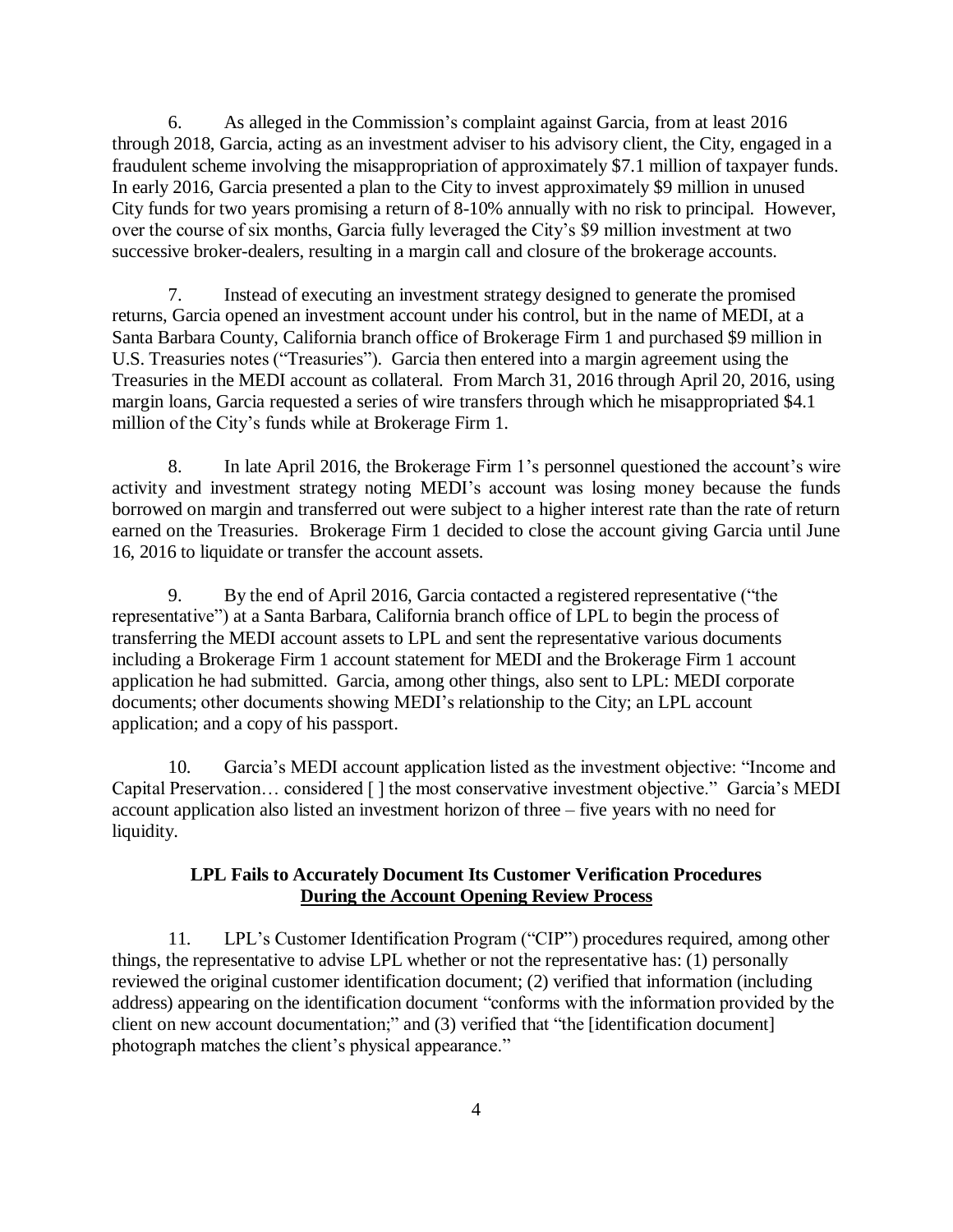12. Although required by LPL's procedures, the LPL representative never verified that the identification document photograph matched Garcia's physical appearance before processing the account opening paperwork.

13. MEDI's corporate records list Puerto Rico physical and mailing addresses for MEDI. MEDI has never conducted business or maintained an address outside of Puerto Rico. However, Garcia's MEDI account application listed a Newport Beach, California mailing address and a separate Newport Beach, California physical address for MEDI. LPL's automated CIP system flagged the inconsistency between the addresses listed on MEDI's corporate documents and the two unverified California addresses. LPL never verified the California addresses and the CIP alert was instead resolved after the account was approved when Garcia updated the address to a Puerto Rico address (again different from the address listed in MEDI's corporate documents).

14. Accordingly, because LPL never verified that the identification document photograph matched Garcia's physical appearance, as required by LPL procedures, and did not verify the address listed in Garcia's MEDI account application, LPL did not accurately document its CIP procedures.

# **LPL Fails to Reconcile Conflicting Information Concerning MEDI**

15. In addition to LPL's standard account opening review process, because the account transfer from Brokerage Firm 1 involved a sizeable margin balance, the proposed transfer underwent review by LPL's Margin Department Service, Trading, and Operations Group ("STO"). As part of its review, STO asked LPL's Financial Intelligence Unit ("FIU") to confirm the beneficial owner of the account.

16. Public documents reviewed by the FIU showed a relationship between MEDI and the City. The FIU's review also found news articles alleging MEDI was not transparent with respect to certain municipal contracts. Further, the possibility that Brokerage Firm 1 may have terminated the MEDI account was raised within FIU. Based on this review, the FIU recommended rejection of the MEDI transfer and based on "elevated risks," LPL sought further clarification on MEDI's beneficial ownership, purpose, and source of funds.

17. The FIU requested that the representative obtain additional information from Garcia concerning MEDI's purpose, beneficial ownership, and source of funds. In response to these additional questions about his relationship to MEDI and the source of funds, Garcia told the representative, who provided the information to the FIU, that he was the beneficial owner of MEDI, and the source of funds was real estate holdings owned by MEDI. Garcia also provided LPL with a purported shareholder ledger showing his 100 percent ownership of MEDI.

18. Due to the contradiction between Garcia's responses and MEDI's articles of incorporation and other publicly available information, the FIU again recommended that LPL reject the account and exit the relationship. The FIU communicated its concerns to the representative.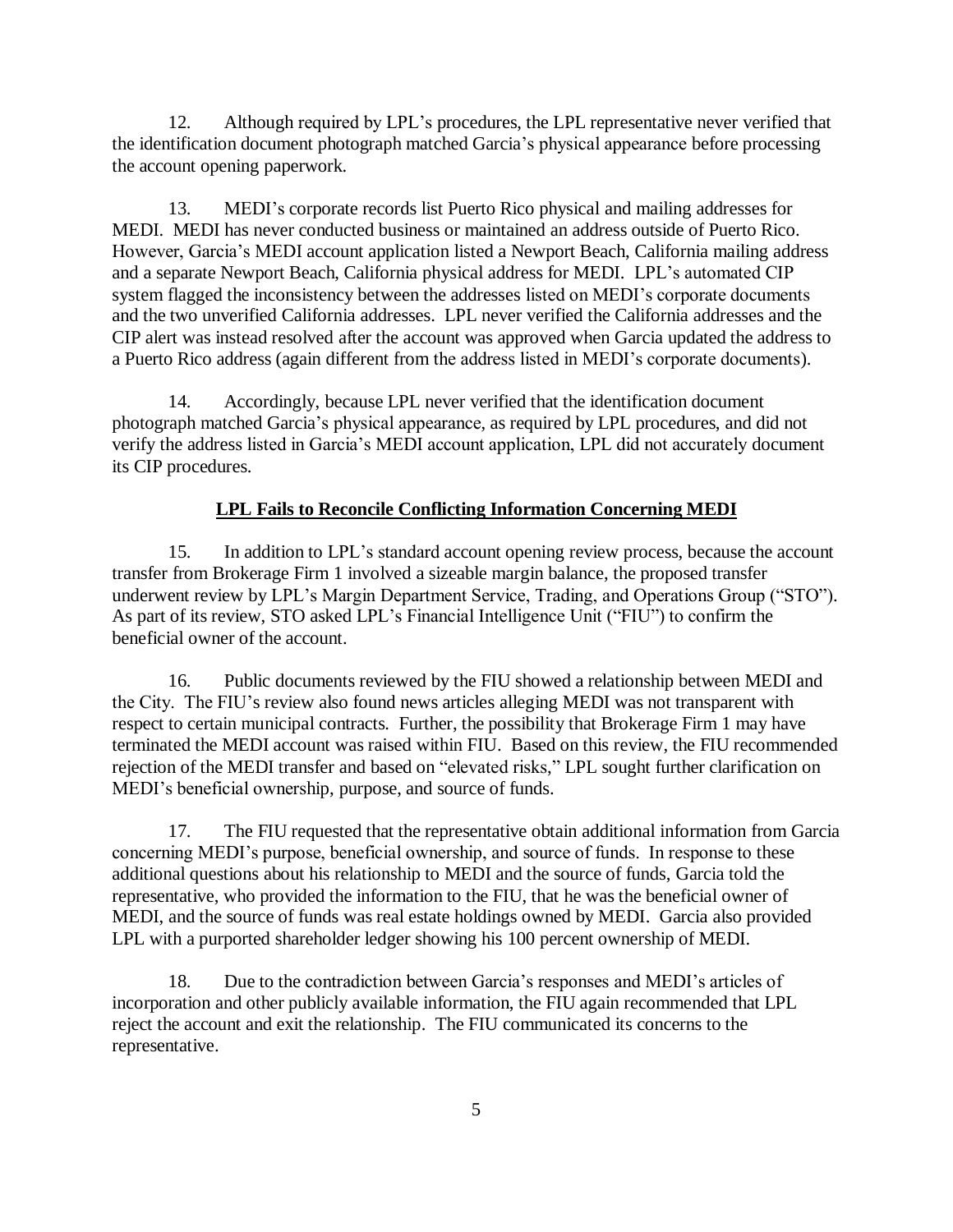19. The representative informed Garcia of the FIU's concerns. Garcia responded to the representative by providing information about MEDI FS, a different entity controlled by Garcia. Garcia also provided a MEDI FS shareholder ledger and amended the account opening documents to reflect MEDI FS as the account holder instead of MEDI.

20. At this point, various different LPL departments and personnel were in possession of the contradictory information Garcia had provided. The FIU had concerns about the reasons Garcia was seeking to transfer the account from Brokerage Firm 1, the source and beneficial ownership of the funds in the MEDI account, and Garcia's responses contradicting publicly available information. LPL's CIP program had flagged the unverified California address in MEDI's initial LPL account application and various LPL personnel were in possession of the purported MEDI corporate and other documents containing information inconsistent with Garcia's oral representations to the representative and LPL. However, this collection of information was not reasonably channeled through any central reporting function.

21. Notwithstanding these concerns, LPL proceeded to open an investment account with margin in the name of MEDI FS with the amended account opening documents still listing a Newport Beach, California address rather than a Mayagüez, Puerto Rico location.

22. Before the funds arrived via transfer from Brokerage Firm 1, the representative was attempting to facilitate a line of credit with a bank at Garcia's request. The bank spoke with LPL's FIU about the MEDI line of credit application and concerns the bank had similar to those expressed initially by the FIU. After this exchange, the bank requested additional information from Garcia, who responded by sending the MEDI FS shareholder ledger to the bank. Thereafter, the bank informed the LPL representative that it had issues with the documentation originally supplied for MEDI and, therefore, would not proceed with a line of credit for MEDI FS. The LPL representative did not communicate the bank's denial to the FIU or any other LPL personnel involved in the account opening review process.

# **LPL Approves Wire Transfers Resulting in Misappropriation of Funds**

23. In June 2016, the Treasuries from the MEDI account at Brokerage Firm 1 were transferred to the MEDI FS account at LPL, thereby funding the account. Additionally, the \$4.1 million margin liability at Brokerage Firm 1 was satisfied by releveraging the assets transferred into the new MEDI FS account via a margin account at LPL. As a result, the MEDI FS margin account at LPL assumed a beginning margin balance of \$4.1 million.

24. Within one week of the transfer of assets to LPL, Garcia began requesting wire transfers using the MEDI FS margin account, including two wire requests for a total of \$2 million. Despite Garcia's prior insistence that MEDI FS had no economic relationship with the City, one of the wires Garcia submitted to the LPL representative was for \$1.8 million payable to the City. After being informed that LPL's Margin Department would need to confirm the third party wires, Garcia asked LPL to disregard the two requests. Garcia then submitted a new wire request for \$2 million payable to MEDI FS's outside bank account, thus avoiding the need for additional confirmation.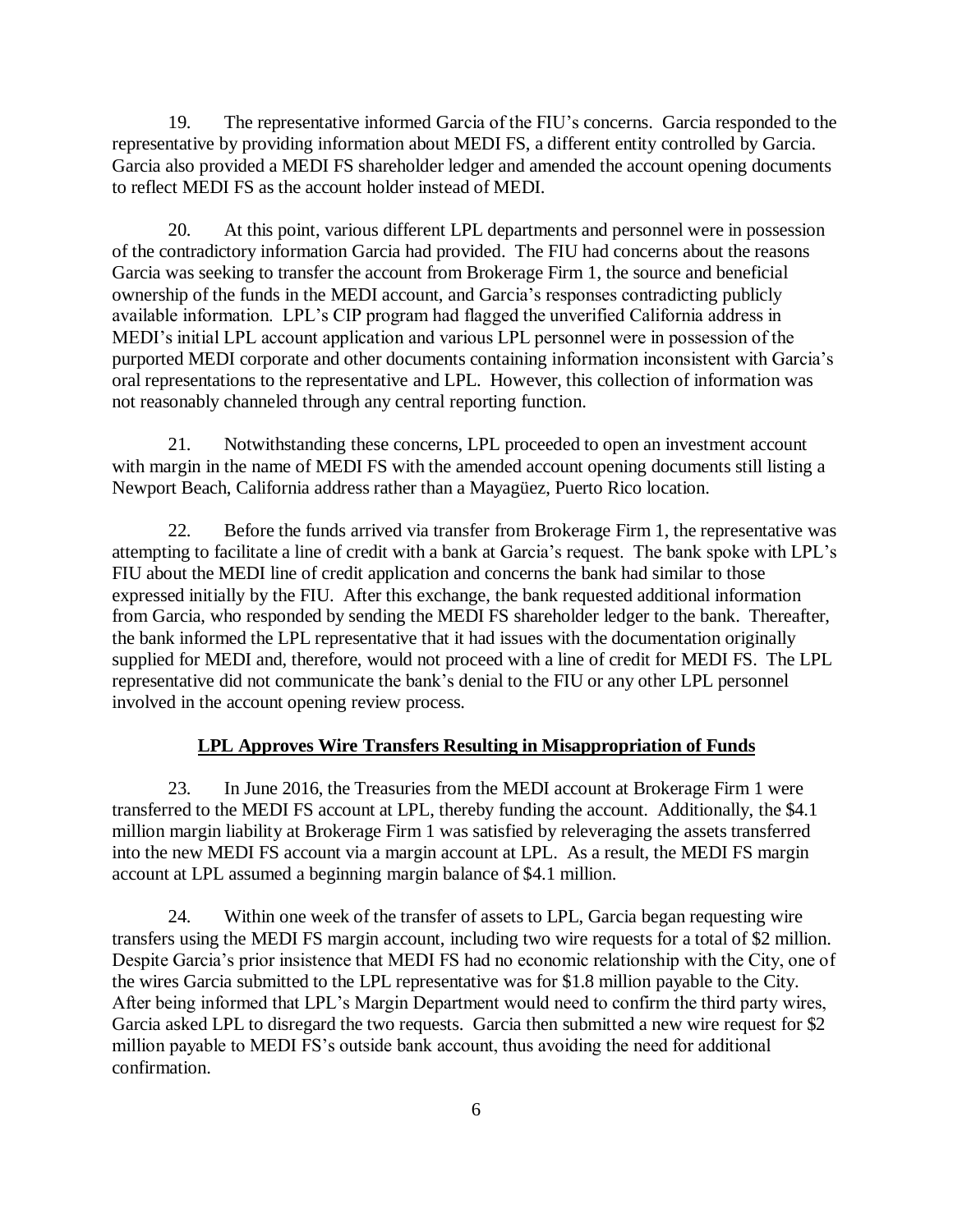25. Before processing the wire, however, LPL inquired about the purpose of the wire. Garcia claimed the wire was to purportedly fund construction of a bank in Puerto Rico. Ultimately, LPL approved the wire in addition to a separate \$650,000 request submitted in late June 2016.

26. In early July 2016, Garcia submitted a wire request for \$1.7 million to the representative. The representative informed Garcia that requests exceeding \$500,000 would require review due to the loan-to-value requirements on the account. On July 5, 2016, Garcia submitted wire requests of \$500,000 and \$900,000, which were again reviewed by STO. LPL approved only the \$500,000 wire, purportedly for an investment in a film.

27. Before approving any additional wires, including the \$900,000 wire request, STO escalated the account to the FIU for review citing concerns about the wire activity in the account. The FIU's investigation could not verify any connection between the Newport Beach addresses used in the initial account opening documents and MEDI, MEDI FS, or Garcia. The FIU was also concerned that the account's outgoing wire transfers and investment strategy appeared inconsistent with the purpose of a municipal economic development company. Based on this second investigation of the account, on July 12, 2016, LPL decided to exit the relationship with MEDI FS and froze any further wire activity.

28. In the weeks that followed, LPL liquidated the Treasuries to satisfy a margin call, retained \$114,318 in fees and margin loan interest, and sent MEDI FS a \$1.7 million check representing the remaining account funds.

# **The CIP Rule**

29. On April 29, 2003, the Commission and the Treasury Department jointly issued the CIP Rule. The CIP Rule is designed to prevent use of the securities industry for money laundering and terrorist financing and requires broker-dealers to make and keep records related to the identification of its customers and to "establish, document, and maintain a written CIP appropriate for the broker-dealer's size and business . . . ." 31 C.F.R.  $\S$  1023.220(a)(1). As part of its written CIP program, a broker-dealer must collect, at a minimum, basic information about each of its customers, including each customer's name, date of birth, address, and identification number. 31 C.F.R. § 1023.220(a)(2)(i).

30. The CIP must include risk-based procedures for verifying the identity of each customer such as to enable the broker-dealer to form a reasonable belief that it knows the true identity of each customer. 31 C.F.R. § 1023.220(a)(2)(ii).

31. The broker-dealer's CIP also must include procedures for making and maintaining records of the customer's identifying information and its verification of the customer's identity. 31 C.F.R. § 1023.220(a)(3).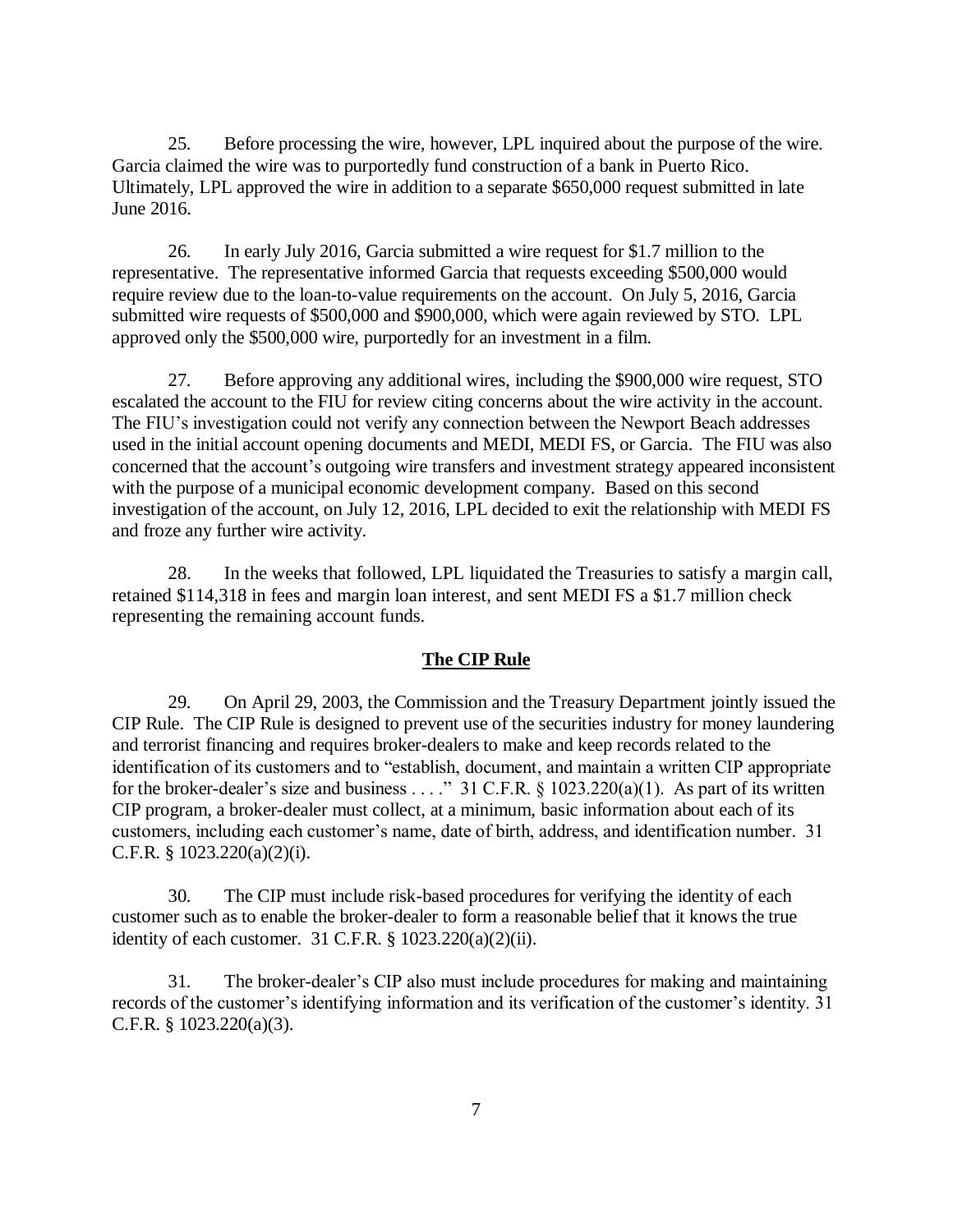32. Rule 17a-8, which was promulgated under Section 17(a) of the Exchange Act, requires broker-dealers to comply with the reporting, recordkeeping and record retention requirements in regulations implemented under the Bank Secrecy Act, including the CIP Rule.

#### **Violations**

33. As alleged in the Commission's December 1, 2020 complaint against Garcia, Garcia, among other securities law provisions, violated Sections  $17(a)(2)$  and (3) of the Securities Act and Section 206(2) of the Advisers Act, which prohibit fraudulent conduct in the offer or sale of securities and upon any client or prospective investment advisory client.

34. As a result of the conduct described above, LPL willfully violated Section 17(a) of the Exchange Act and Rule 17a-8 thereunder and was a cause of Garcia's violations of Sections 17(a)(2) and (3) of the Securities Act and Section 206(2) of the Advisers Act.

#### **Disgorgement and Civil Penalties**

35. The disgorgement and prejudgment interest ordered, but deemed satisfied, as described in Paragraph IV.C. below is consistent with equitable principles, does not exceed Respondent's net profits from its violations, and returning the money to Respondent would be inconsistent with equitable principles.

#### **Respondent's Remedial Efforts**

36. Since 2016, LPL has undertaken significant remedial measures through modifications of its policies and procedures designed to prevent violations such as those described herein. These remedial measures include, among other things, increased staffing and enhancements to the firm's fraud surveillance program, centralized surveillance and investigation functions, enhanced consistency of anti-money laundering escalations and reporting, and enhanced quality control testing for transaction monitoring and customer due diligence.

37. LPL has paid, \$3,269,975, plus interest of \$848,901, to MEDI, representing the loss suffered by MEDI and the City as a result of LPL's causing violations.

38. In determining to accept Respondent's Offer, the Commission considered the remedial acts promptly taken by Respondent, the cooperation afforded the Commission staff, and the undertaking set forth in Paragraph III.37 above.

#### **IV.**

In view of the foregoing, the Commission deems it appropriate to impose the sanctions agreed to in Respondent LPL's Offer.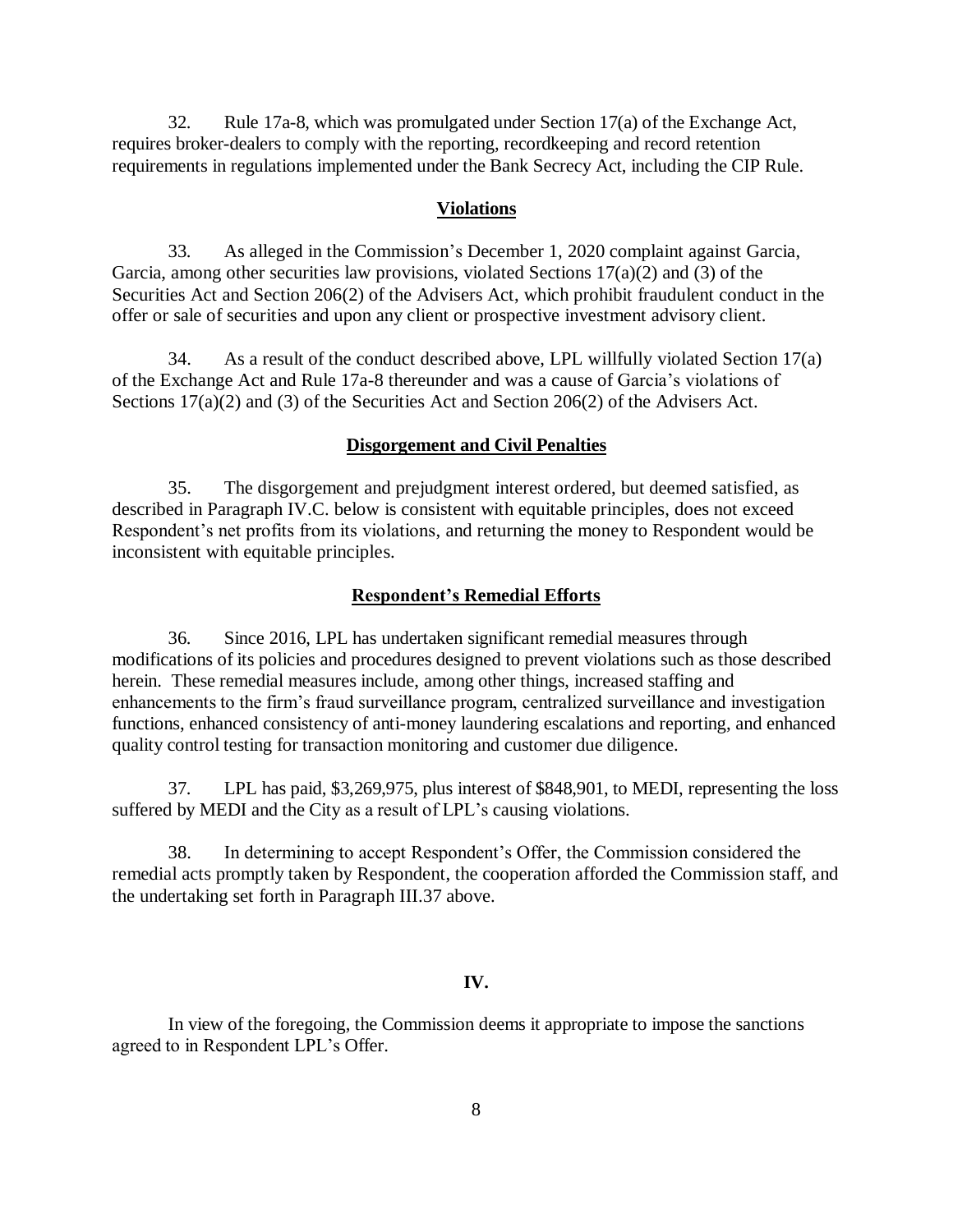Accordingly, pursuant to Section 8A of the Securities Act, Sections 15(b) and 21C of the Exchange Act, and Sections 203(e) and 203(k) of the Advisers Act, it is hereby ORDERED that:

A. Respondent cease and desist from committing or causing any violations, and any future violations, of Section 17(a) of the Exchange Act and Rule 17a-8 thereunder, Sections 17(a)(2) and (3) of the Securities Act, and Section 206(2) of the Advisers Act.

B. Respondent is censured.

C. Respondent shall pay disgorgement of \$114,318 and prejudgment interest of \$26,884; however, the disgorgement and prejudgment interest amounts shall be deemed satisfied by Respondent's payment described in Paragraph III.37 above.

D. Respondent shall, within 10 days of the entry of this Order, pay a civil money penalty in the amount of \$750,000 to the Securities and Exchange Commission. If timely payment is not made, additional interest shall accrue pursuant to 31 U.S.C. §3717.

Payment must be made in one of the following ways:

- (1) Respondent may transmit payment electronically to the Commission, which will provide detailed ACH transfer/Fedwire instructions upon request;
- (2) Respondent may make direct payment from a bank account via Pay.gov through the SEC website at [http://www.sec.gov/about/offices/ofm.htm;](http://www.sec.gov/about/offices/ofm.htm) or
- (3) Respondent may pay by certified check, bank cashier's check, or United States postal money order, made payable to the Securities and Exchange Commission and hand-delivered or mailed to:

Enterprise Services Center Accounts Receivable Branch HQ Bldg., Room 181, AMZ-341 6500 South MacArthur Boulevard Oklahoma City, OK 73169

Payments by check or money order must be accompanied by a cover letter identifying LPL Financial LLC as a Respondent in these proceedings, and the file number of these proceedings; a copy of the cover letter and check or money order must be sent to Glenn S. Gordon, Associate Director, Division of Enforcement, Securities and Exchange Commission, Miami Regional Office, 801 Brickell Avenue, Suite 1950, Miami, Florida 33131.

E. Pursuant to Section 308(a) of the Sarbanes-Oxley Act of 2002, a Fair Fund is created for the penalty ordered in this proceeding. Amounts ordered to be paid as civil money penalties pursuant to this Order shall be treated as penalties paid to the government for all purposes, including all tax purposes. To preserve the deterrent effect of the civil penalty,